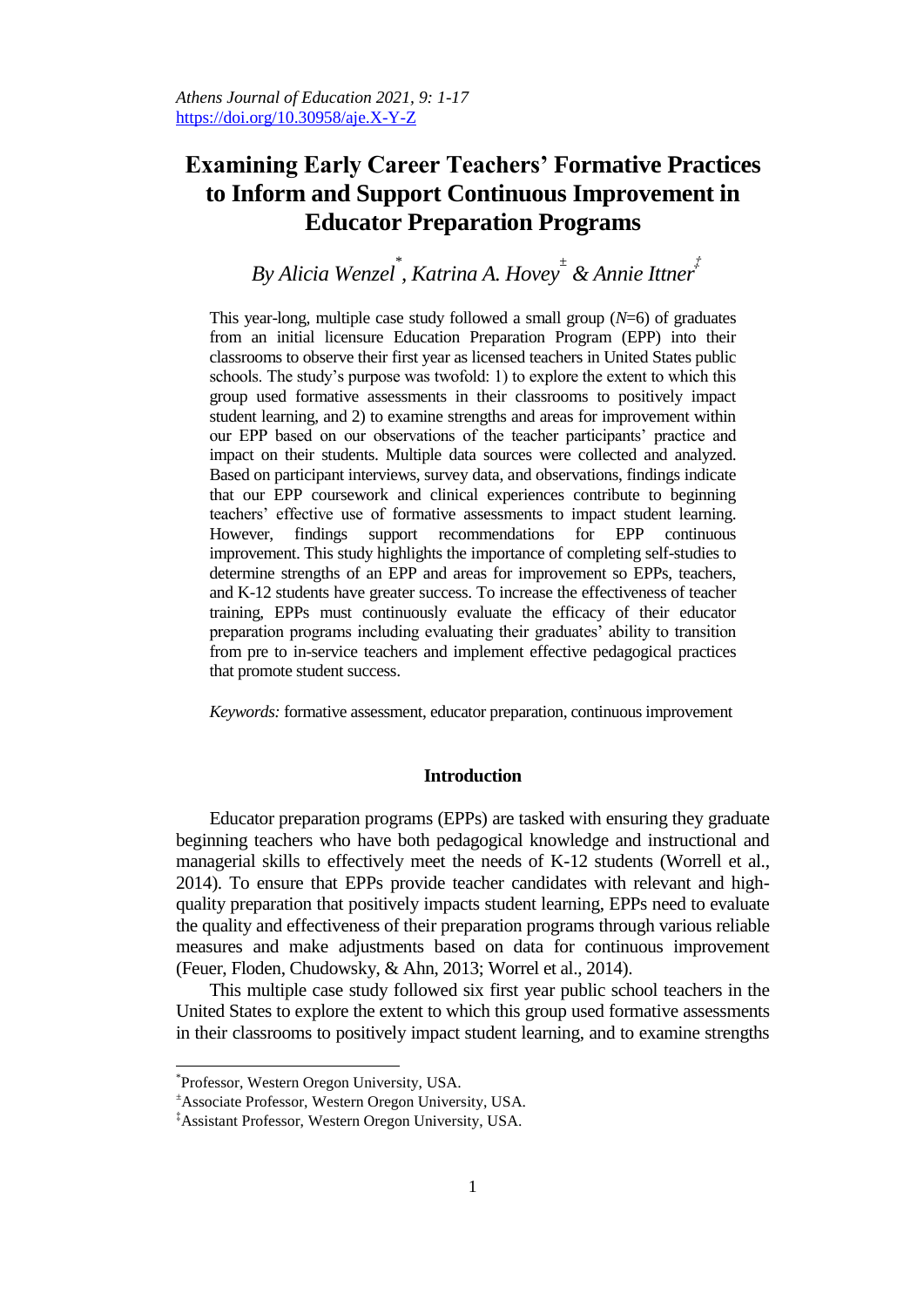and areas for improvement within our EPP specifically related to formative assessment. The participants represented three licensure programs: undergraduate elementary/middle school, graduate elementary general education, and graduate special education. Multiple sources of data (e.g., observations, surveys, interviews, student work samples, assessment data) were used to understand the novice teachers' thoughts and practices related to implementing formative assessments and their impact on their students' academic growth. The authors of this paper are faculty who teach across the initial licensure programs. The findings from this research study were used to support continuous program improvement within the EPP preparing K-12 teachers in our initial licensure programs and for state and national accreditation reporting to document our effectiveness and plan for continual improvement in our initial licensure programs.

## **Literature Review**

## **Formative Assessment**

Formative assessment is the process by which teachers continually collect evidence of student understanding and skill, and provide students with specific and relevant feedback necessary to move forward and be more successful in their learning (Black & William, 1998; Heritage, 2007; Moss & Brookhart, 2019). The term "formative assessment" has been defined and redefined over the decades starting with Scriven (1967) who used the term 'formative evaluation' to describe the role evaluation played in improving curriculum. Sadler (1989, p. 120) added a revised perception of formative assessment stating that, "[f]ormative assessment is concerned with how judgments about the quality of student responses (performances, pieces, or works) can be used to shape and improve student"s competence by short-circuiting the randomness and inefficiency of trial-and-error learning". A decade later, Black and Williams (1998, p. 140) provided a more nuanced definition of formative assessment "to refer to all those activities undertaken by teachers-and by their students in assessing themselves-that provide information to be used as feedback to modify teaching and learning activities. Such assessment becomes formative assessment when the evidence is actually used to adapt the teaching to meet student needs".

Though the definition of formative assessment has morphed over the better half of a century, this essential, in-process, evaluation practice is seen as a linchpin of student success as it enables teachers to collect relevant student data that can be used to improve instruction to more effectively target students' needs. Included in formative assessment is the ability to clearly state learning goals, provide specific feedback, and understand how to move students through a progression of learning (Heritage, 2007). The element of providing specific, timely feedback is especially important as it has been tied to student outcomes (Hattie & Timberely, 2007).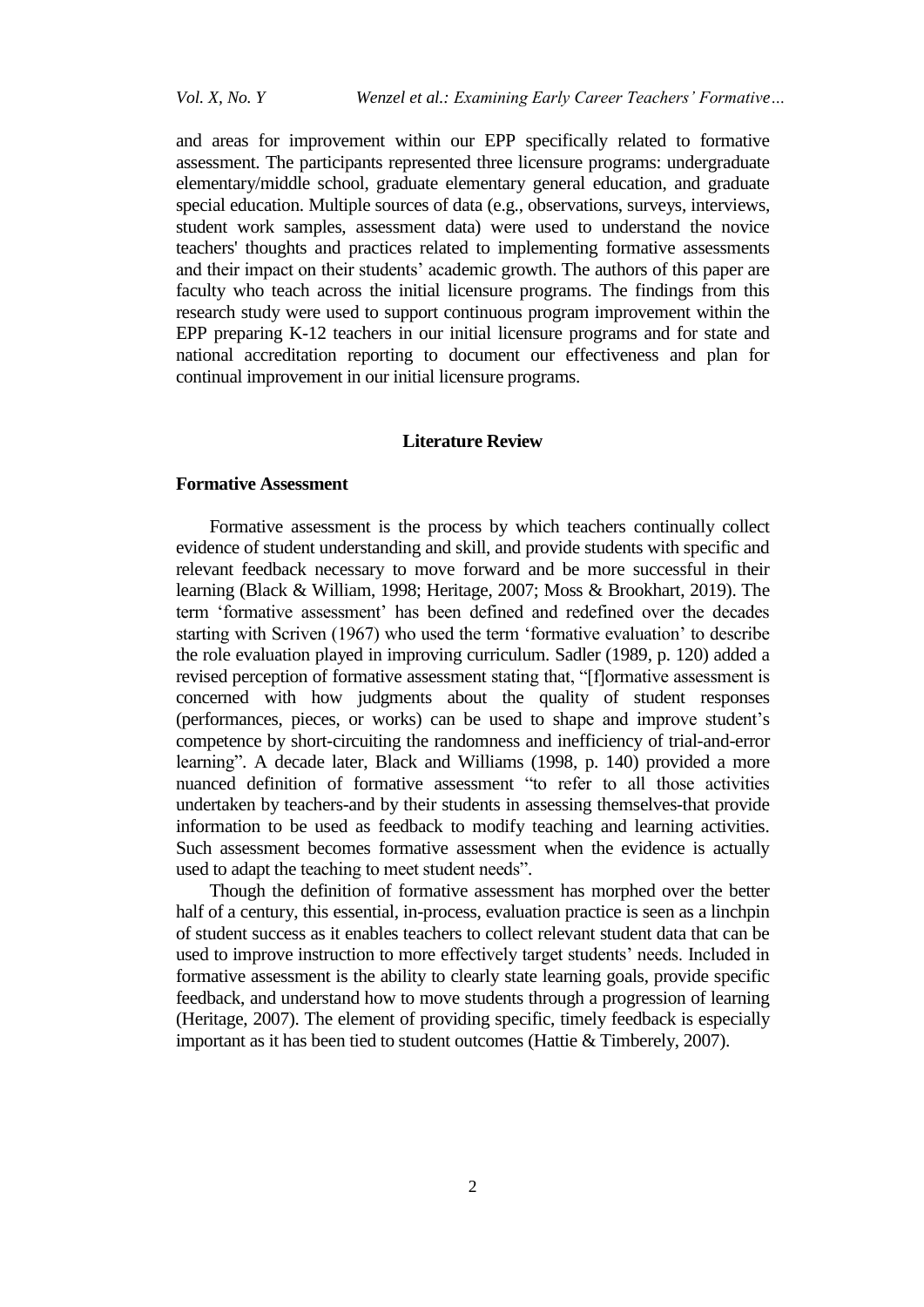## **Novice Teachers and Formative Assessment Practices**

Teachers can impact student learning and achievement though the degree to which this can occur depends largely on a teacher's ability to skillfully use a range of teaching strategies (Darling-Hammond, 2000; Hattie, 2003; Holzberger, Praetorius, Seidel, & Kunter, 2019; Lekwa, Reddy, Dudek, & Hua, 2019; Stronge, 2002; Stronge, Tucker, & Hindman, 2004). There has been debate about teacher quality in relation to years of experience with some research indicating that novice teachers are less effective than more experienced teachers (Clotfelter, Ladd, & Vigdor, 2007). However, more current research posits that there is no evidence that teachers with 0-3 years of experience are less competent than their more veteran colleagues (Graham, White, Cologon, & Pianta, 2020).

Almost 50 years ago, Lortie (1975) stated that effective teachers continuously monitor their students' learning and use the information to improve their teaching. Research demonstrates that pre-service teachers gain a wide range of understanding of how to implement formative assessment practices during their time in clinical experiences and coursework during licensure programs (Cowan, 2009; DeLuca & Klinger, 2010). However, while preservice teachers recognize the value of formative assessment as a method for improving instructional practice (Bennett & Cunningham, 2009), understanding and effectively implementing formative assessment practices are two different things. Once in the classroom, novice teachers still desire more formative assessment knowledge and skills to better support their students and have a greater impact on student learning (Frey & Fisher, 2011; Furtak et al., 2015).

Even for experienced teachers, there are some aspects of formative assessment that are more easily achieved than others. For example, Johnson, Sondergeld, and Walton (2019) found that sharing learning goals, providing criteria for success, and providing feedback were all areas in which even master teachers needed more support. The researchers conclude that teacher education and professional development programs should focus more intentionally on these more difficult to implement aspects of formative assessment.

Since many novice, as well as experienced, teachers struggle to use formative assessment effectively to inform their instruction (Lamberg, Gillette-Koyen, & Moss, 2020; Saclarides & Gerardo, 2018), additional emphasis is being placed on formative assessment in both teacher preparation and professional development training. The goal is to help pre and in-service teachers develop and strengthen formative assessment skills and their ability to positively impact student learning (Darling-Hammond et al., 2009; Garet et al., 2011; Greenberg & Walsh, 2012; Taras, 2007). Pre and in-service training is essential because a challenge facing novice teachers is that even if their time as a teacher candidate provided some training and opportunities to implement formative assessment during clinical experiences, the demands and school culture of the beginning teacher"s first job may not be conducive to the innovative and dynamic teaching required for formative assessment (Hamodi, López-Pastor, & López-Pastor, 2017). Furthermore, research suggests that from early career onwards, teachers and their students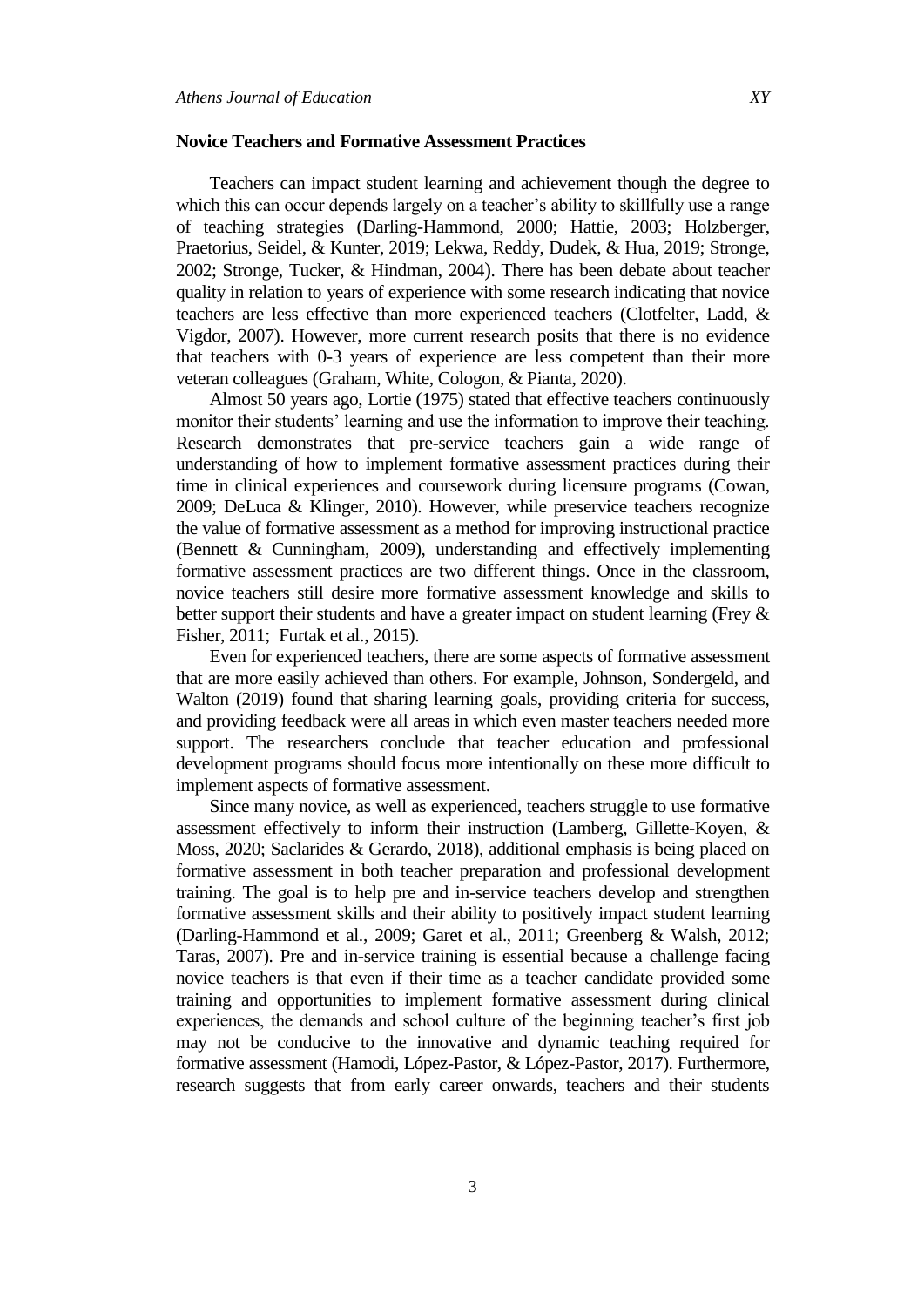benefit from ongoing professional development in the area of formative assessment (Kiemer, Seidel, Gröschner, & Pehmer, 2015; Furtak et al., 2015).

## **Continuous Improvement of Educator Preparation Programs**

Research suggests that teacher quality is a significant factor in predicting, impacting, and improving student achievement (Aaronson, Barrow, & Sander, 2007; Hattie, 2003; Holzberger, Praetorius, Seidel, & Kunter, 2019; Lekwa, Reddy, Dudek, & Hua, 2019; Rivkin, Hanushek, & Kain, 2005). As the effect of quality teaching on student achievement persists over several years, Konstantopoulos and Chung (2011) emphasized that producing high quality pre-service teachers is critical. Thus, EPPs need to understand the practices most likely to produce quality teachers and ensure they are providing the most efficient and effective teacher preparation to their candidates. Analyzing its programs" effectiveness allows EPPs to see areas of strength and areas that need improvement so adjustments can be made to programs, courses, and clinical placements. This practice of continually collecting, examining, and using data for decision-making, commonly known as continuous improvement, uses a problem-solving approach to study and improve education and systems to help ensure the cultivation of educators who are prepared to fulfill their future roles and responsibilities as teachers (Dean, Lauer, & Urquhart, 2005; Langley et al., 2009; White, Hirschboeck, Donahue, & Torre Gibney, 2020).

Given that teacher quality is crucial to student success and FA is one practice that contributes to that success, the research questions guiding this self-study are as follows:

- 1. How do early career teachers" formative assessment practices impact student learning?
- 2. How do the study"s findings guide us as teacher educators to provide a more effective teacher preparation program for our teacher candidates so their students have greater success?

## **Method**

Our study used a multiple case studies approach to investigate the research questions (Yin, 1994). We recruited participants via email stating that participation was voluntary and open to students graduating with initial teacher licensure who had secured employment as a teacher in a local school district. Participants that responded were selected based on the programs represented in this study which included elementary/middle school licensure undergraduates, and the elementary general education and special education graduate programs. Each program had two participants ( $N=6$ ) represented in the study.

We collected data throughout one academic year including semi-structured interviews and observations, informal and formal assessments completed in school and through distance learning due to COVID-19 (e.g., state reading assessments,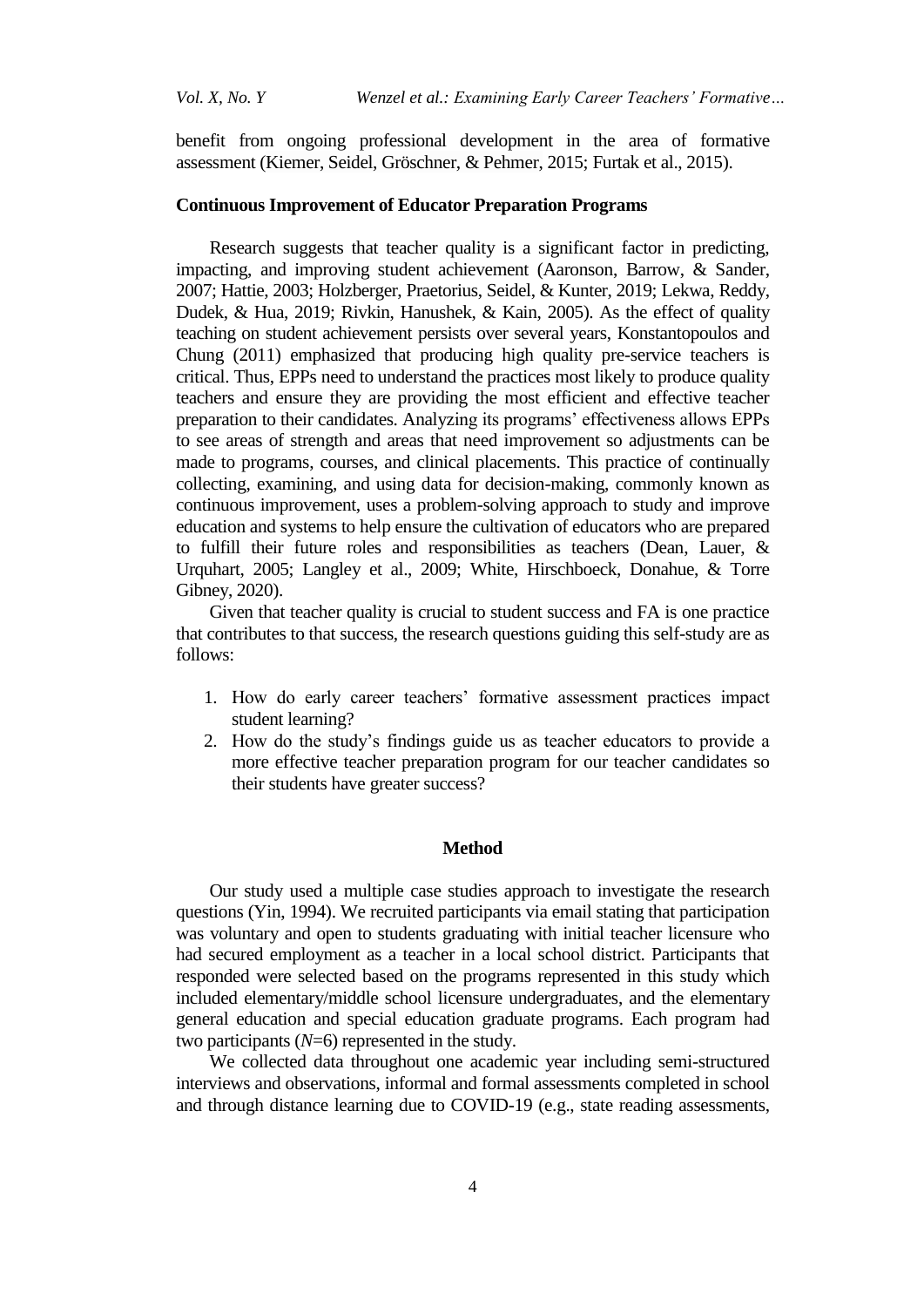curriculum-based measures (CBMs), individualized education plans, participantcompleted surveys of teacher effectiveness based on Silver, Strong, & Associates survey) (Noell, Brownell, Buzick, & Jones, 2014). To ensure more accurate and robust findings, we conducted interim and sequential analysis of individual cases and across cases (Miles & Huberman, 1994). To answer the research questions under investigation, we triangulated the study"s quantitative results and qualitative findings to form meta-inferences (Teddlie & Tashakkori, 2009) which guided our recommendations for continuous program improvement.

# **Data Collection**

**Semi-Structured Interviews.** We created open-ended interview questions to solicit participants' perspectives related to formative assessment practices, factors that impact student achievement, participants' areas of pedagogical strength, and areas in need of improvement related to supporting student achievement, beliefs about- and recommendations for- their teacher preparation program. We developed the formative assessment related interview questions based on essential components of formative assessment (Wylie & Lyon, 2016) and sought to align additional questions to our national accreditation reporting needs. We interviewed each participant three times over the course of the study using the semi-structured interview protocol.

**Observations.** We observed each participant during the first months of their teaching using the Candidate Preservice Assessment of Student Teaching (CPAST). CPAST is a formative and summative evaluation tool used to measure teacher candidates" pedagogical knowledge/skills, including evaluation of formative assessment practices, and professional dispositions during the student teaching practicum. CPAST is a 21-row rubric with a 0-3 scale (does not meet, emerging, meets expectations, exceeds expectations). We selected the CPAST because it is a valid and reliable observation tool (Kaplan, Brownstein, & Graham-Day, 2017) and the teacher participants were familiar with the structure as this was the same evaluation tool used during participants' clinical experiences by their university supervisors.

**Survey.** At the beginning and end of the study, we administered a teacher effectiveness survey basing questions on the Silver Strong teacher effectiveness framework (2011). We selected questions from the teacher effectiveness survey that best aligned to our first research question and the focus of the study, modifying to better fit our focus, timeframe, and participants. The participants selfassessed their effectiveness for various indicators on a 1-4 rating scale (novice, developing, proficient, and expert). "The ultimate goal of this framework is to create a common language for talking about what constitutes high-quality teaching and how classroom practice can be improved" (Silver, Strong, & Associates, 2011, p. 1).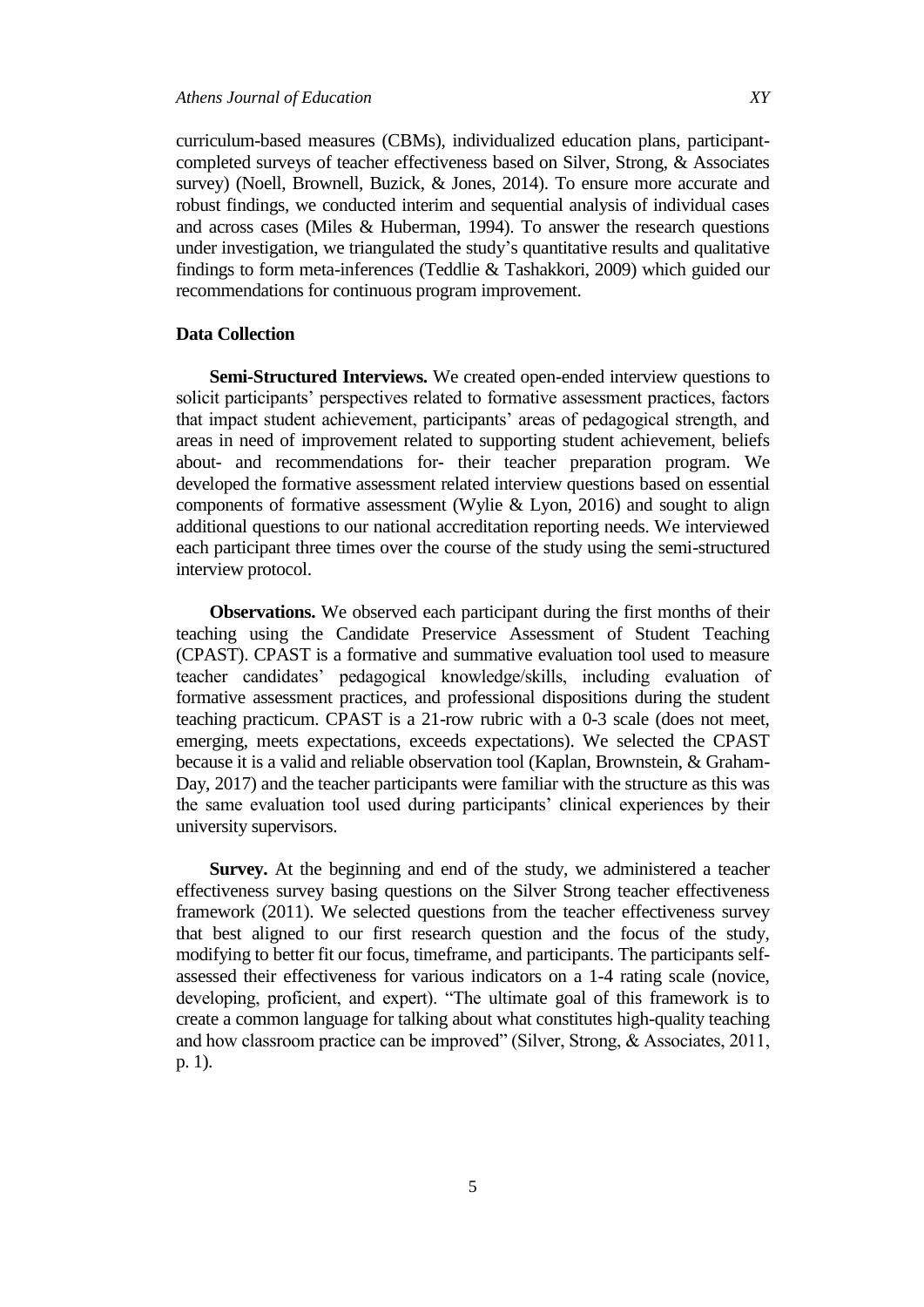**Informal and Formal Formative Assessments.** We collected de-identified assessment data from all teacher participants. These assessments included universal screening data (e.g., state reading assessment (STAR), i-Ready, easyCBM), and teacher created-classroom assessments (e.g., quizzes, homework, exit tickets, worksheets, journal entries, Seesaw activities, Google Surveys, Google Doc assignments).

# **Evidence and Findings**

Data analysis revealed that participants have a positive impact on student learning through their use of formative assessment practices. The following cases present multiple illustrative examples of teacher impact on student learning and share participants" formative assessment practices that positively influence student learning.

## **Case 1**

This teacher participant is a sixth grade language arts teacher who teaches in an urban, linguistically and culturally diverse school setting. The classroom demographics include several students on individualized education programs, several English learners, and students identified as talented and gifted. To demonstrate this teacher's use of formative assessment practices, we provide data from Fall and Spring of the academic year (Table 1).

The teacher's goal was to measure student mastery of the English language arts standard, "Cite textual evidence to support analysis of what the text says explicitly as well as inferences drawn from the text" (*CCSS 6Rl.1*). To do this, students completed this formative assessment, "Describe one internal character trait of the protagonist in your reading book and provide evidence to support your answer". The teacher graded each response based on a rubric.

Table 1 illustrates the growth from Fall to Spring on the standard. For example, in the Fall, there were no students who demonstrated mastery (i.e., scoring a 4). In the Spring 25% of students demonstrated mastery. Additionally, in the Fall 66% of students could not cite textual evidence to support analysis of the text (i.e., scoring a 2). In the Spring, this number decreased by 43%, indicating that fewer students struggled with this skill. These examples illustrate that this teacher"s instruction over time positively influenced most students" ability to meet the standard. The teacher used strategies such as informal daily assessments, sentence frames for writing and speaking, color-coding signal strategy for elaborating and citing evidence in writing to develop and strengthen students' initial skills related to the standard.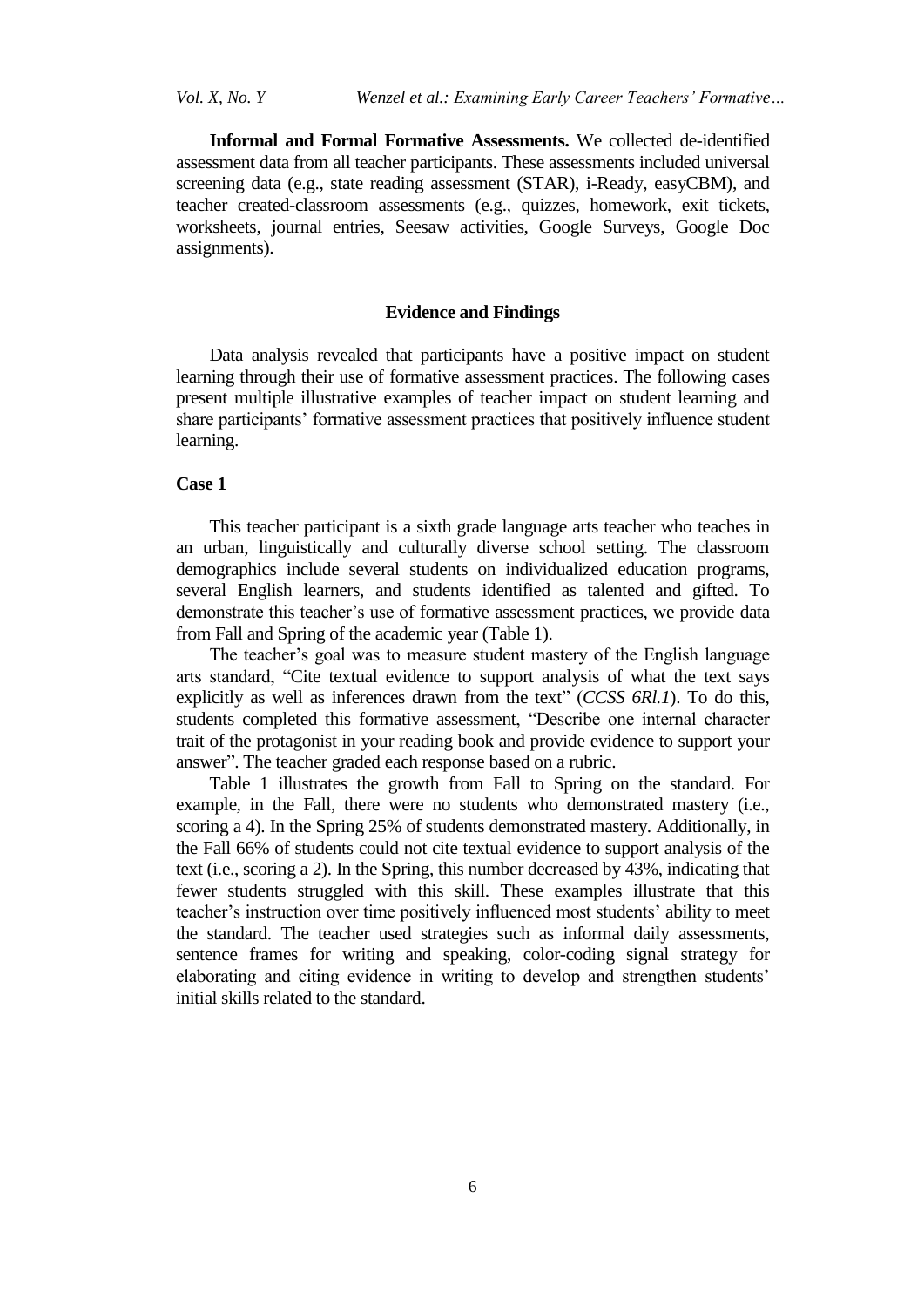| <b>Formative</b>  | Fall $(n=47)$ | Spring $(n=40)$ | Percentage $\Delta$ |
|-------------------|---------------|-----------------|---------------------|
| <b>Assessment</b> |               |                 |                     |
|                   | 0%            | 25%             | $+25%$              |
|                   | 0.2%          | 38%             | $+38%$              |
|                   | 66%           | 23%             | $-43%$              |
|                   | 32%           | 15%             | $-17\%$             |

*Table 1*. Percentage of Sixth Grade Students who Demonstrated Learning on a Common Formative Assessment  $(CFA)$  in English Language Arts (CCSS  $6P11$ )

Note. The highest score on the CFA was a 4. The lowest score on the CFA was a 1.

In semi-structured interviews, this sixth grade teacher explained that informal formative assessments guide instructional planning; "Formative assessments also provide me timely, specific, and important data to guide and direct my instruction".

# **Case 2**

In another instance, a fourth grade teacher participant, teaching in a rural community with a large percentage of economically disadvantaged students, shared results of this class"s performance on formative assessments in reading and mathematics. The proficiency benchmark in reading and math is earning a score of 70% or higher on each assessment. Table 2 provides math and reading class data. The math results show assessment results midway through two different modules and then, again, at the end of each module.

*Table 2.* Percentage of Whole Class (N=19) at/above Benchmark in Two Different Formative Assessment Cycles [Reading (R) and Math (M)]

|                   | ັັ<br>October | May)        | Percentage $\Delta$ |
|-------------------|---------------|-------------|---------------------|
| (R) Comprehension | 65%           | 75%         | $+10\%$             |
| (R) Vocabulary    | 70%           | 83%         | $+13%$              |
| (M) Module 3      | Mid-47%       | Post- $63%$ | $+16%$              |
| (M) Module 4      | Mid- $52%$    | Post-78%    | $+36%$              |

Additionally, this teacher shared standardized STAR Assessment (Renaissance Learning, 2019) reports taken in September at the beginning of the academic year and again, six weeks later in mid-October for both math and reading. Reading assessment measures included: word knowledge and skills, comprehension strategies and constructing meaning, analyzing literary text, understanding author"s craft, and analyzing argument and evaluating text. Math assessment measures included numbers and operations, algebra, geometry, measurement, data analysis, statistics, and probability. This assessment data is typically collected five times over the course of the academic year; however, due to COVID-19 and the move to remote instruction, assessments were completed less frequently with no end of year data collection. Data from each round of assessment helped the teacher with planning and instruction for the whole class and in planning support for individual students (see Table 3). This teacher explained that: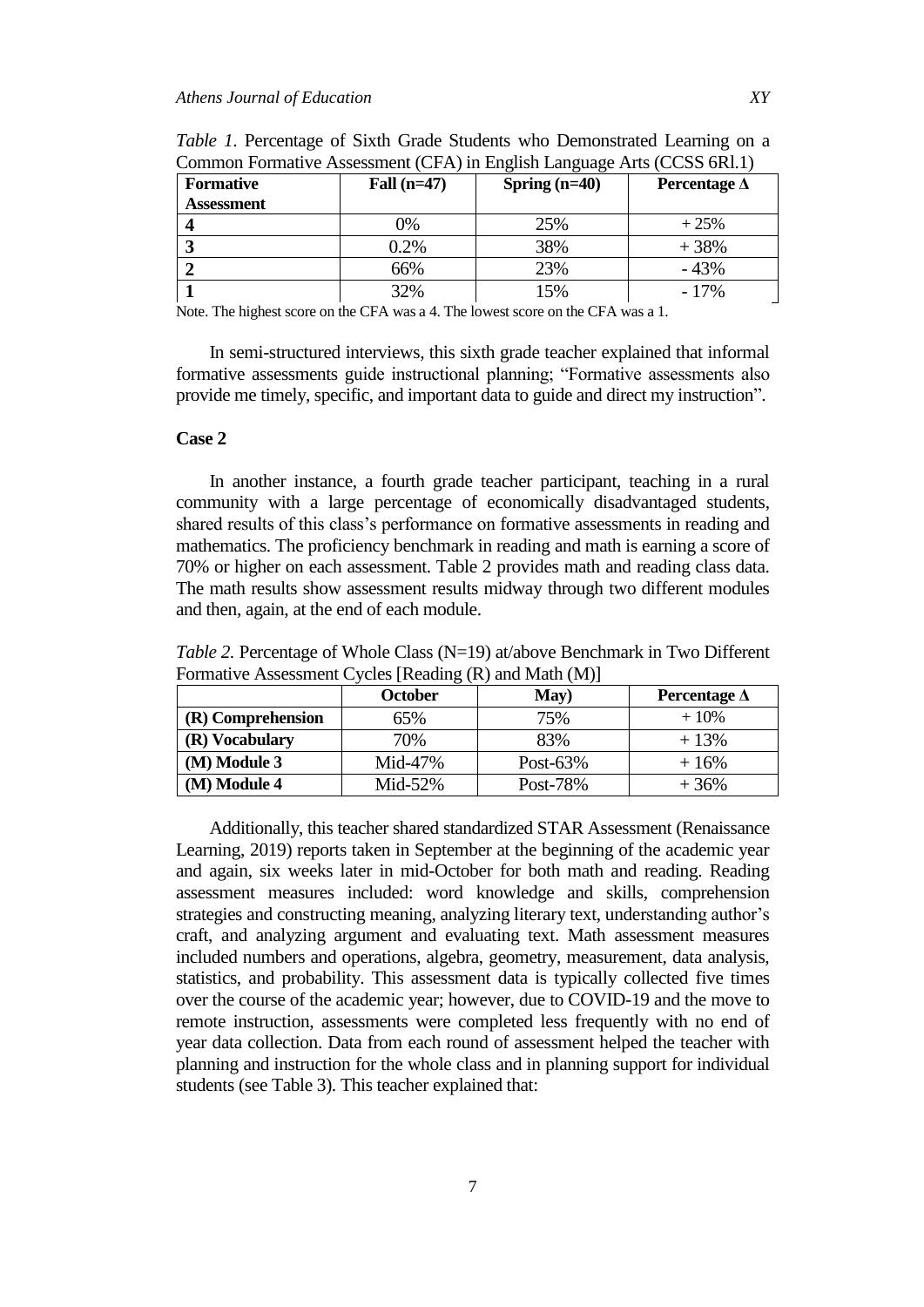When you're teaching  $20+$  students, it's easy for things to slip through the cracks; small gaps in student learning that you would never notice during whole group discussion or casual observation. Formative assessments give me a direct look at where my students stand and help me key in on specific aspects I need to focus on or review…Alternatively, I can identify strengths in my students and have the ability to either use those strengths in helping them, or understand that I may not have to spend as much time on certain concepts. Using formative assessments allows me to make the most of my time and my students' time in the classroom.

|                                                                                 | <b>Math-</b> | $M_{\odot}$ $\sim$ $\sim$ $\sim$ | <b>Reading-</b> | $D = 1! - 1!$ |
|---------------------------------------------------------------------------------|--------------|----------------------------------|-----------------|---------------|
| during Two Different Standardized Assessment Cycles of STAR Testing $(N=19)$    |              |                                  |                 |               |
| <i>Table 3.</i> Percentage of Whole Class Meeting Benchmark and Below Benchmark |              |                                  |                 |               |

|                     | Math-<br><b>At/Above</b><br><b>Benchmark</b> | <b>Math-Below</b><br><b>Benchmark</b> | <b>Reading-</b><br><b>At/Above</b><br><b>Benchmark</b> | <b>Reading-</b><br><b>BelowBenchmark</b> |
|---------------------|----------------------------------------------|---------------------------------------|--------------------------------------------------------|------------------------------------------|
| <b>September</b>    | 21\%                                         | 79%                                   | 42%                                                    | 58%                                      |
| <b>October</b>      | 26%                                          | 74%                                   | 53%                                                    | 47%                                      |
| Percentage $\Delta$ | $+5%$                                        | $-5%$                                 | $+11%$                                                 | $-11\%$                                  |

The teacher attributed growth to a variety of factors including purposeful planning and instruction as well as frequent formative assessments, feedback to support student learning, and opportunities for additional practice. More specifically, the participant shared that he used a variety of informal and formal formative assessment practices supporting development of skills in mathematics and reading. The teacher explained, "I"ve changed the way I approach things entirely. Earlier in the year I provided less opportunity for students to produce individual, concrete work, which made it more difficult for me to measure their levels of understanding. As I moved deeper into the year, I began providing more opportunities for students to demonstrate their understanding in a measurable way".

Most common informal practices used across subject areas include conferencing with students, conversations with the whole class and individual students, and observations. In the area of mathematics, additional informal formative assessment practices included asking students to write an answer on an erasable white board. In reading, informal formative assessment practices include fluency tests and weekly vocabulary activities. Formal formative assessment practices used by this teacher participant varied across subject areas. In math, the teacher commonly used exit tickets, homework/problem sets, weekly reviews, Reflex Math (fluency computer program), and STAR (state reading assessment). In reading, the teacher frequently used weekly vocabulary/comprehension quizzes, STAR Testing, and Freckle (comprehension computer program).

As a shift in teaching practices occurred mid project due to COVID-19, the teacher shared additional informal and formal formative assessment practices used during remote instruction. For math, students completed problem sets each week submitting responses electronically to the teacher for review. Then, the teacher sent individualized feedback to the student electronically. If the problem set met the proficiency standard, the student completed an exit ticket electronically, which was reviewed by the teacher. To offer additional support, the teacher conferenced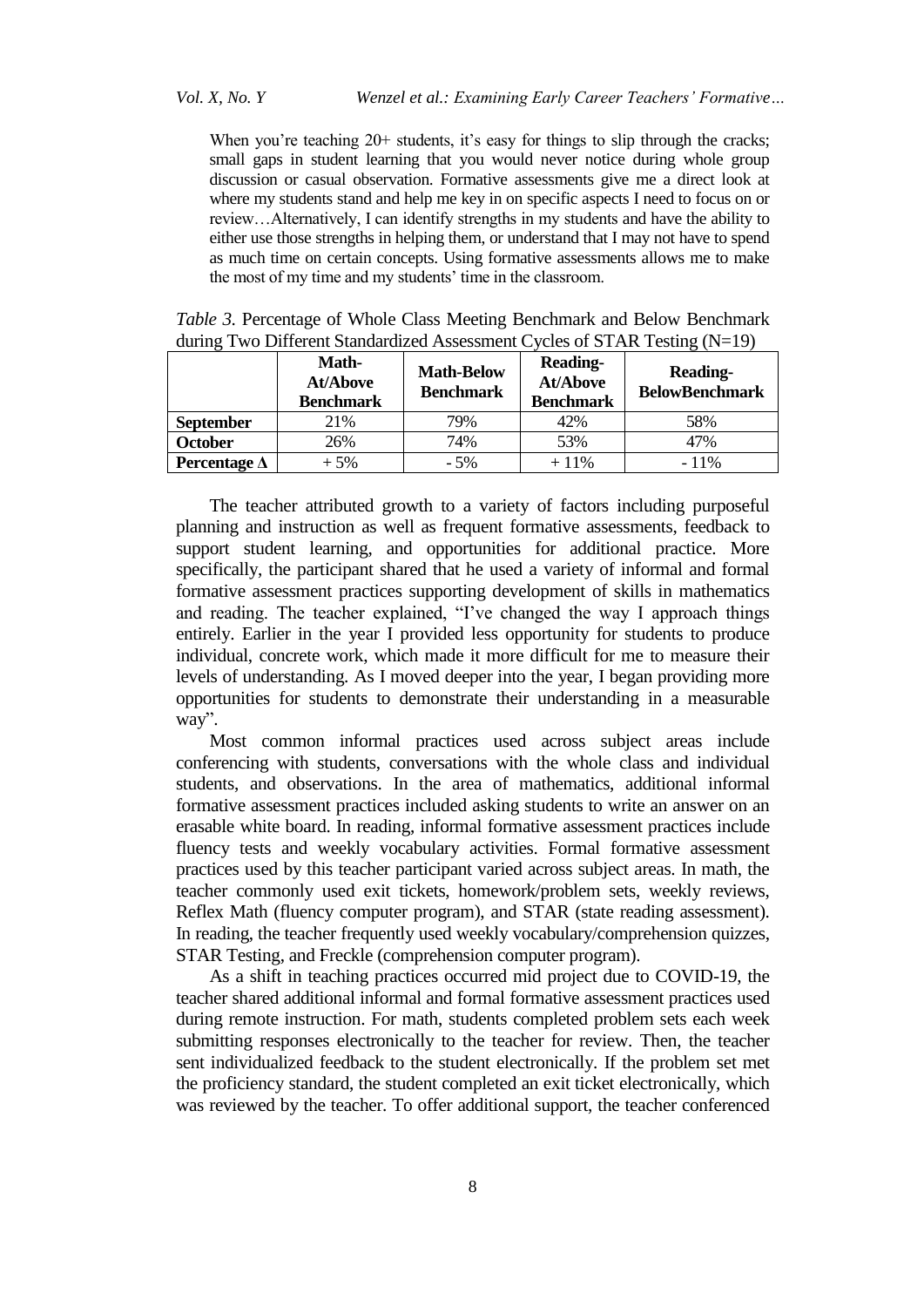with students through Zoom three times per week using data from problem sets to promote student growth. In reading, students used iReady (an interactive storytelling software with prompts and quiz at the end) to complete their reading assignments. The teacher used iReady student data to adjust instruction and support learning.

# **Case 3**

A special educator participant working in an elementary learning resource center shared how formative assessment was used to guide teaching and support students' learning in math and reading. During an observation of a math support session, the teacher participant worked one-on-one with a third grader on an individualized education program for a learning disability in math. The teacher used multiple formative assessments (e.g., white board activities, observation, academic games, frequent checks for understanding using verbal and physical responses, ended the lesson with an exit ticket, etc.). Based on the observation, participant self-analysis, student data, and the post observation interview, using formative assessment allowed the teacher participant to closely monitor student understanding and frequently adjust instruction during the math lesson.

The teacher participant shared how using formative assessment to monitor student performance and adjust instruction was a factor in helping students meet their individualized education program goals earlier than anticipated. This participant attributed student learning gains, in part, to the use of formative assessment to adjust instruction to meet each student"s individual learning needs. For example, this teacher used a section of a completed assignment to collect baseline data and was intentional in monitoring student performance and tracking student progress toward goals. "Using formative assessments effectively forces the teacher to develop a sequence that meets the student"s specific needs". For instance, in reading, to gauge fluency and accuracy, the teacher had students read a paragraph aloud while collecting data on speed, phrasing, and accuracy. In math, the teacher reviewed independent work on a math problem to determine if students were able to apply new skills. The teacher participant believes that reviewing student performance and conferencing with students is important stating that, "By increasing the opportunities for formative assessments, I am increasing opportunities for me to provide feedback". Additionally, the teacher explained that a benefit to students is that, "This gets them thinking more about their learning and hopefully increases engagement for the student".

During the teacher"s final interview, the teacher participant stated, "We have relied a lot on informal formative assessments. My planning has become much more intentional. I have been looking for items to include in assignments that more easily meet the function of being a formative tool. I am trying to design assignments that have opportunities for formative assessments built into them. This makes it more natural for the student".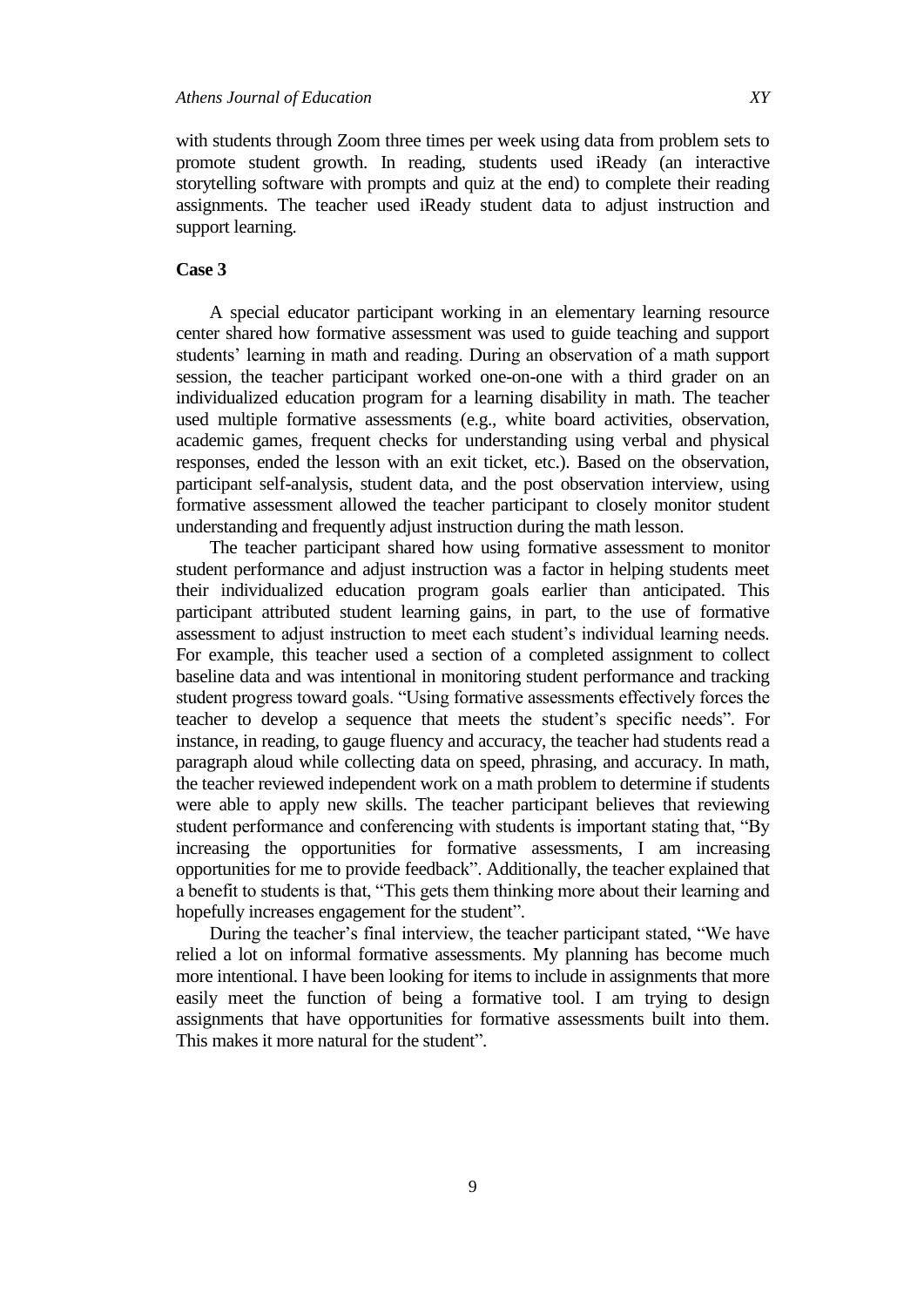*Vol. X, No. Y Wenzel et al.: Examining Early Career Teachers' Formative…*

# **Common Formative Assessment Practices across Cases**

The three cases above illustrate common formative assessment practices and demonstrate growth of their students over the academic year. Moreover, data from all six study participants show that there were common informal and formal formative assessment practices (see Table 4) used across a majority of our cases that permeated into remote learning.

*Table 4.* Types of Common Formative Assessment Practices Used Across Cases

| <b>Informal</b>                  | checks for understanding (fluency checks, read alouds, reading responses,<br>cold calling, asking for oral elaboration or explanation, prompt<br>responses), warmups/bell ringers, discussion, conferencing, observation,<br>pair-share, review of student work |
|----------------------------------|-----------------------------------------------------------------------------------------------------------------------------------------------------------------------------------------------------------------------------------------------------------------|
| Formal                           | quizzes, homework, presentations, individualized education programs,<br>CBM, testing (STAR, iReady, Reflux), formal writing pieces (paragraphs,<br>1-page responses, drafts of reports), graphic organizers                                                     |
| <b>Remote</b><br><b>Learning</b> | technology aided engagement, instruction and assessment (Flipgrid,<br>Kahoot, Padlet, Google Forms, Google Slides, Google Docs, Zoom)                                                                                                                           |

# **Discussion**

These three cases illustrate how formative assessment is used to support student learning including how participants purposefully planned, fostered relationships and rapport with students, connected learning to student interest, and cultivated and maintained a positive learning environment.

# **Purposeful Planning**

Purposeful planning lays the foundation for student learning and success. According to Fischer and Frey (2011), purposeful planning requires teachers to intentionally create lesson objectives and clearly communicate lesson objectives so students understand the learning expectations and specific learning goals. Study participants varied regarding their perceived ability to turn standards into clear learning goals and targets. Only three participants felt proficient, with one identifying as expert, one as developing, and one as only at a novice level. Another survey question related to planning asked about the ability to design, organize, and break down lessons into manageable segments. Participants rated themselves as proficient (*N*=4, 66.7%) and developing (*N*=2, 33.3%).

### **Relationships and Rapport**

We also observed teacher/student conversations that demonstrated positive rapport which was also discussed during pre and mid-project interviews. Several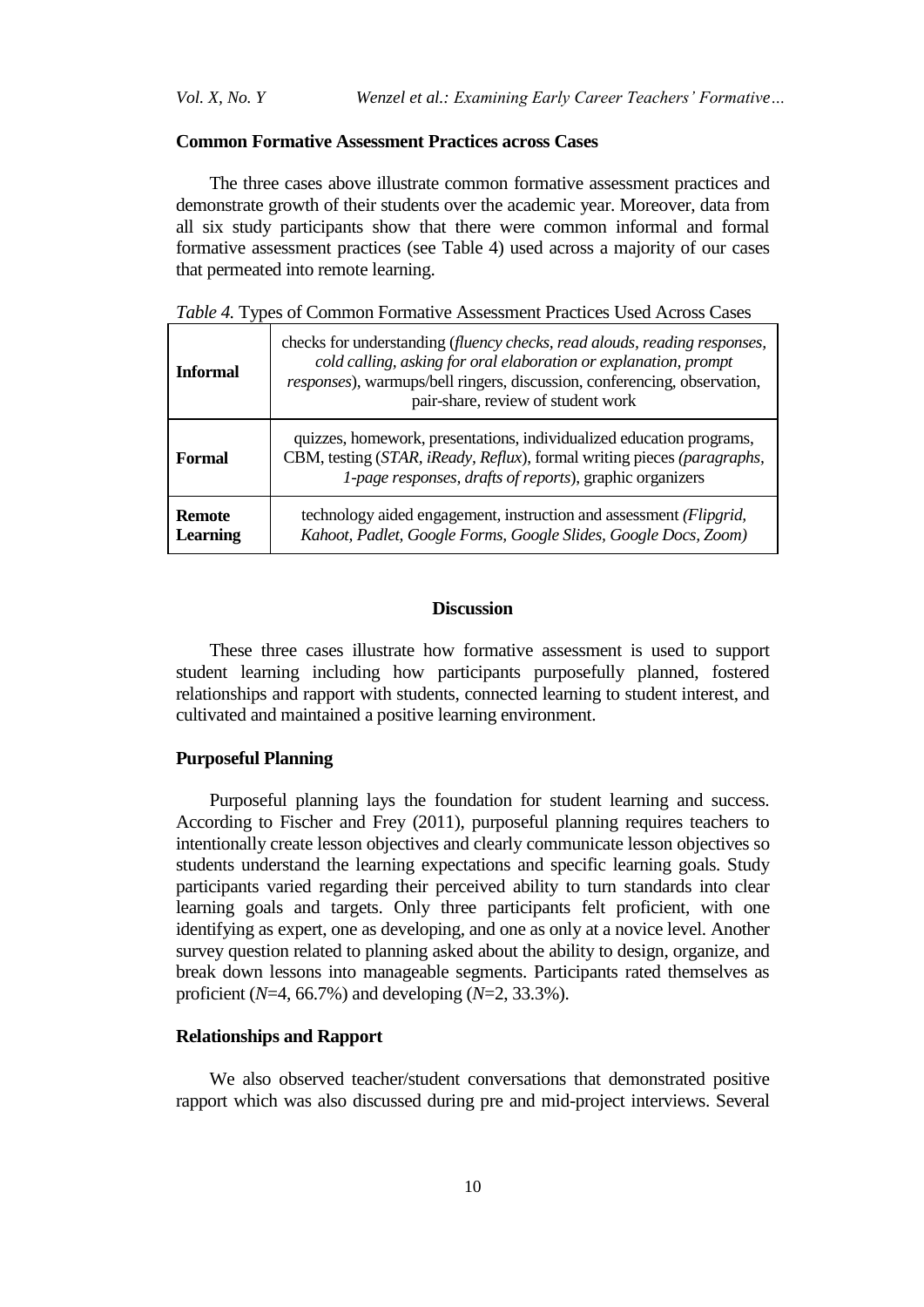practices we noted included: learning about students and including personally relevant class examples, showing enthusiasm about teaching, being passionate about the subject matter, and calling students by name. Moreover, the teachers smiled, were respectful in verbal and non-verbal interactions, made eye contact, offered positive specific verbal praise, and created a collaborative culture of learning (Wylie & Lyon, 2016). Study participants answered several survey questions related to their relationships and rapport with students. In response to the question, *How would you rate yourself at getting to know your students and incorporating their interests, aspirations, and backgrounds into the curriculum?,*  four of the six teachers in the study stated that they were proficient or expert. Another question asked participants to rate themselves at showing they care about their students. All six participants rated themself as experts. Being skilled at rapport-building is important because rapport promotes student desire to listen, learn, and collaborate which then increases the likelihood for success on formative assessments and overall in school (Pianta & Stuhlman, 2004).

## **Connecting Learning to Student Interest**

Student interest in a topic is a powerful motivator that energizes learning and increases academic success (Harackiewicz, Smith, & Priniski, 2016). In observations, we saw classroom materials reflecting students" interests such as incorporating technology that allowed for individualization and using studentselected materials. Survey results revealed that five of the six teachers in this study feel proficient or expert in regard to their ability to get to know their students and incorporate student interests into the curriculum. Beginning lessons with thoughtprovoking activities or asking questions that reflect student interest or activate prior knowledge helps teachers capture student interest. Study participants felt less confident in this area with three rating themself as developing, two felt proficient, and only one teacher felt like an expert in this area.

#### **Maintaining a Positive Learning Environment**

Research supports that when teachers create and maintain a positive learning environment, student academic achievement increases (Ali & Siddiqui, 2016). Five of six teachers responded as proficient or expert in response to the survey question about their ability to establish a manageable set of classroom rules and procedures and communicate with students about them. This self-reported data is consistent with what was observed during our classroom observations of the study participants. During our observations, we witnessed teachers using a variety of effective classroom management practices such as posting rules and expectations, using positive verbal and non-verbal communication, and having and following consistent management procedures (Marzano, 2005). Creating a positive culture of learning (Wylie & Lyon, 2016) is a crucial component of making formative assessment work.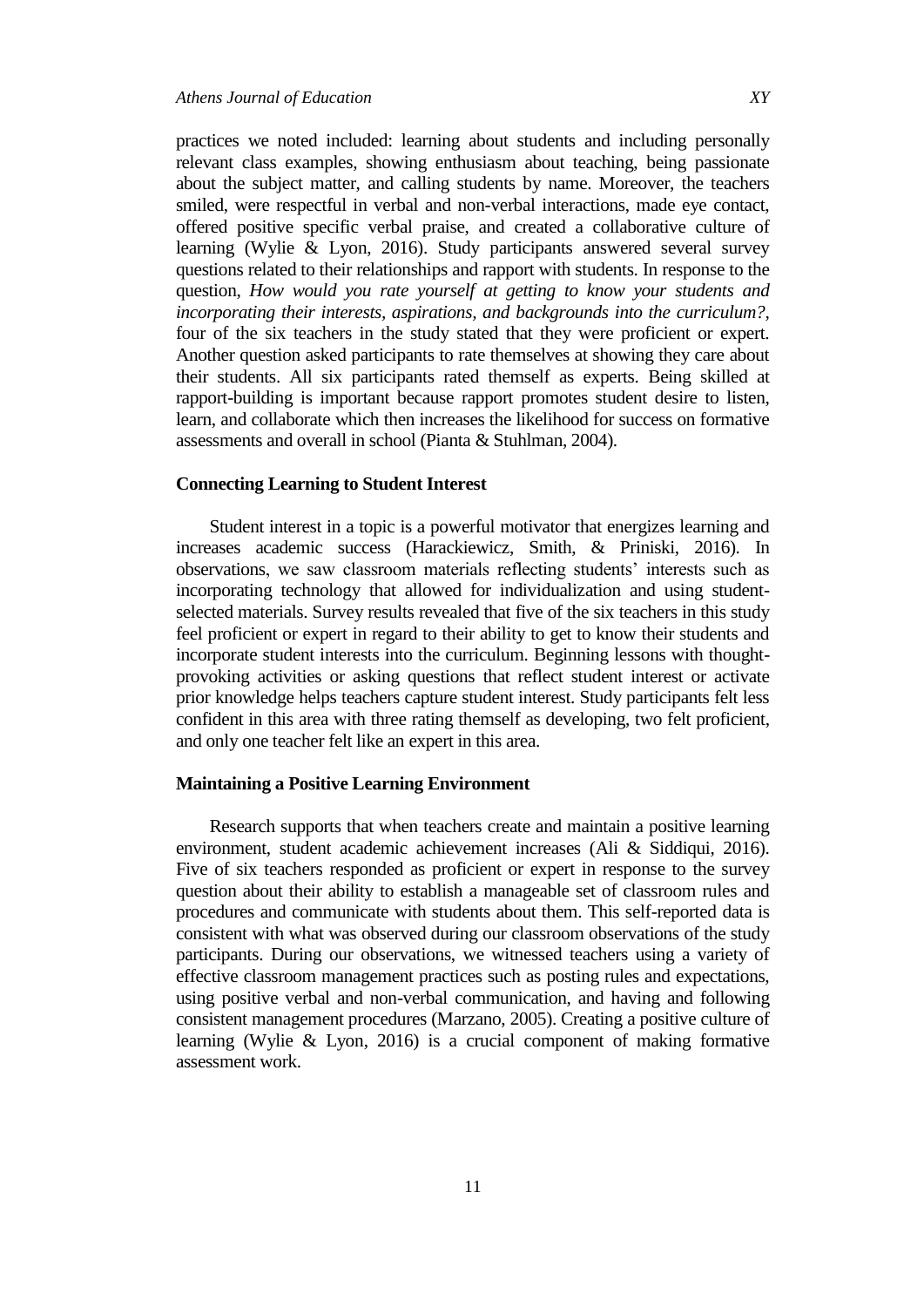## **Implications and Recommendation for EPP Improvement**

# **Implications**

Critical to the practice of formative assessment is that teachers and students are continually engaged in three questions, "Where am I now?, Where am I headed?, and How do I close the gap?" (Wylie & Lyon, 2016). All teacher participants rated themselves on the survey as novice or developing in response to the question, *How would you rate yourself at helping students review learning goals and targets, assess their level of achievement, and "close the gap" when goals are unmet?* The novice and developing ratings signal a concern that early career teachers may need more support to answer these three essential questions related to formative assessment.

Based on multiple data sources, evidence exists to support that our EPP is mostly effective in preparing beginning teachers related to their ability to positively impact student learning through use of formative assessments. According to survey results and interviews, there were no areas that indicate poor preparation by our EPP. Teacher participants stated that pedagogical knowledge planning, teaching, assessing - gained from their EPP is translating into their classroom practice in varying degrees based on the teacher and their environment. Also, the teacher participants shared they acquired knowledge and skills to cultivate and manage a positive learning environment for student success. However, responses in the final interview to the question, *What else would you have liked to learn or gain from your classes/course work and clinical experiences in your teacher training?* indicate a general desire for more practical application and explicit opportunities to provide feedback for students in a timely and efficient manner. Teacher participants stated that they would have benefitted from a more comprehensive plan for incorporating formative assessment into their teaching practice including in lesson plans and student data analysis. Lastly, there were varying strengths and weaknesses demonstrated by the three participants related to implementation of formative assessment and other variables that impact student learning. Participants were not equal in skills, knowledge, and confidence across the three initial licensure programs from which they came.

# **Recommendations**

Recommendations for continuous improvement that arose from data collection include more intentional practices embedded in our EPP to help our candidates learn more effective ways to:

- Review learning goals and targets, assess student achievement levels, and close the academic gap through data analysis.
- Select more effective practices to help students meet learning goals.
- Exposure to a wide variety of formative assessment practices.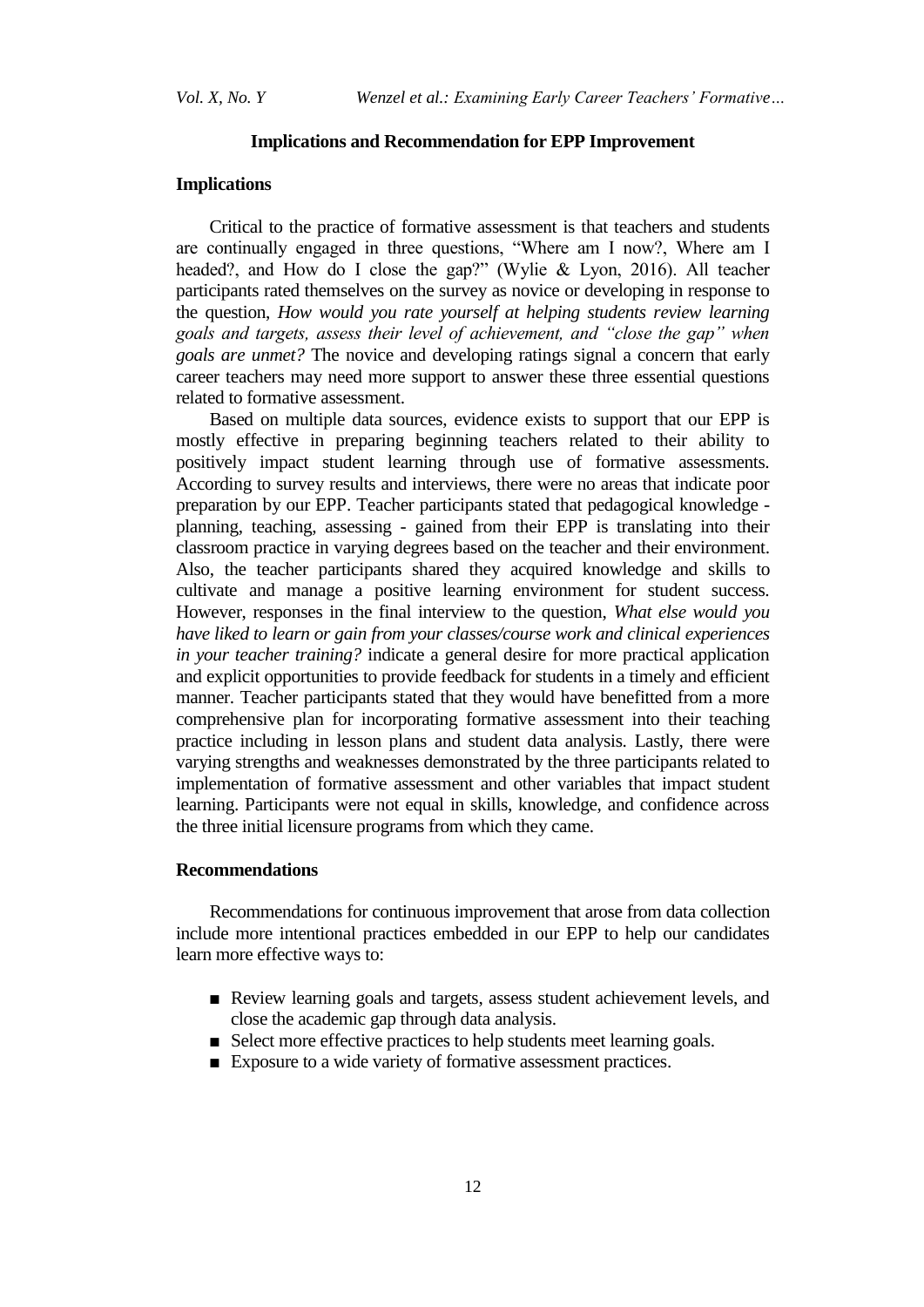- Observation of more diverse, effective informal and formal formative assessment practices implemented in the clinical setting from a variety of skilled practitioners.
- Incorporate effective practices that engage students in diverse forms of thinking.
- Provide additional ways to differentiate learning and support for students at the ends of the learning continuum (e.g., Special Education, Talented and Gifted).
- Learn more effective ways to organize and manage the paperload related to progress monitoring and use of assessment data.
- Providing individualized and specific feedback.

# **Limitations**

This study only consists of six early career teachers, which is a small representation of the early career teachers who graduated from our programs. It is possible that their experiences may not fully represent other early career teachers' experiences. Further, all teachers in this study had varying experiences in their clinical sites during their programs. It is possible that these teachers gained differing knowledge during clinical practice. Additionally, early career teachers in a study may want to be perceived as being effective so they may not be as forthcoming or truthful in their impact on student achievement or may be overly critical of their practices and rate themselves lower (or less effective) than what is actually occurring. Lastly, this study was conducted during school closures resulting from COVID-19 which decreased the number of planned observations and reduced opportunities to observe practices that may have developed over the year which could have impacted student achievement.

## **Conclusion**

Through the research question, *How do early career teachers' formative assessment practices impact student learning*?, we learned that teacher participants felt prepared in several areas to positively impact student learning through formative assessments. Teachers collected several types of formative assessment data to inform their teaching and led to student learning for most students. We also found that areas for continuous program improvement include increasing opportunities to provide specific feedback and increased guidance related to selecting effective instructional strategies that help students achieve learning goals. Moreover, teacher participants needed support in data collection, analysis, and implementation systems.

Further, while we followed six teachers who participated in three different licensure programs, we will need to consider the data and its implications for our EPP as a whole instead of individual programs that work in isolation. Feuer, Floden, Chudowsky, and Ahn (2013, p. 94) state that: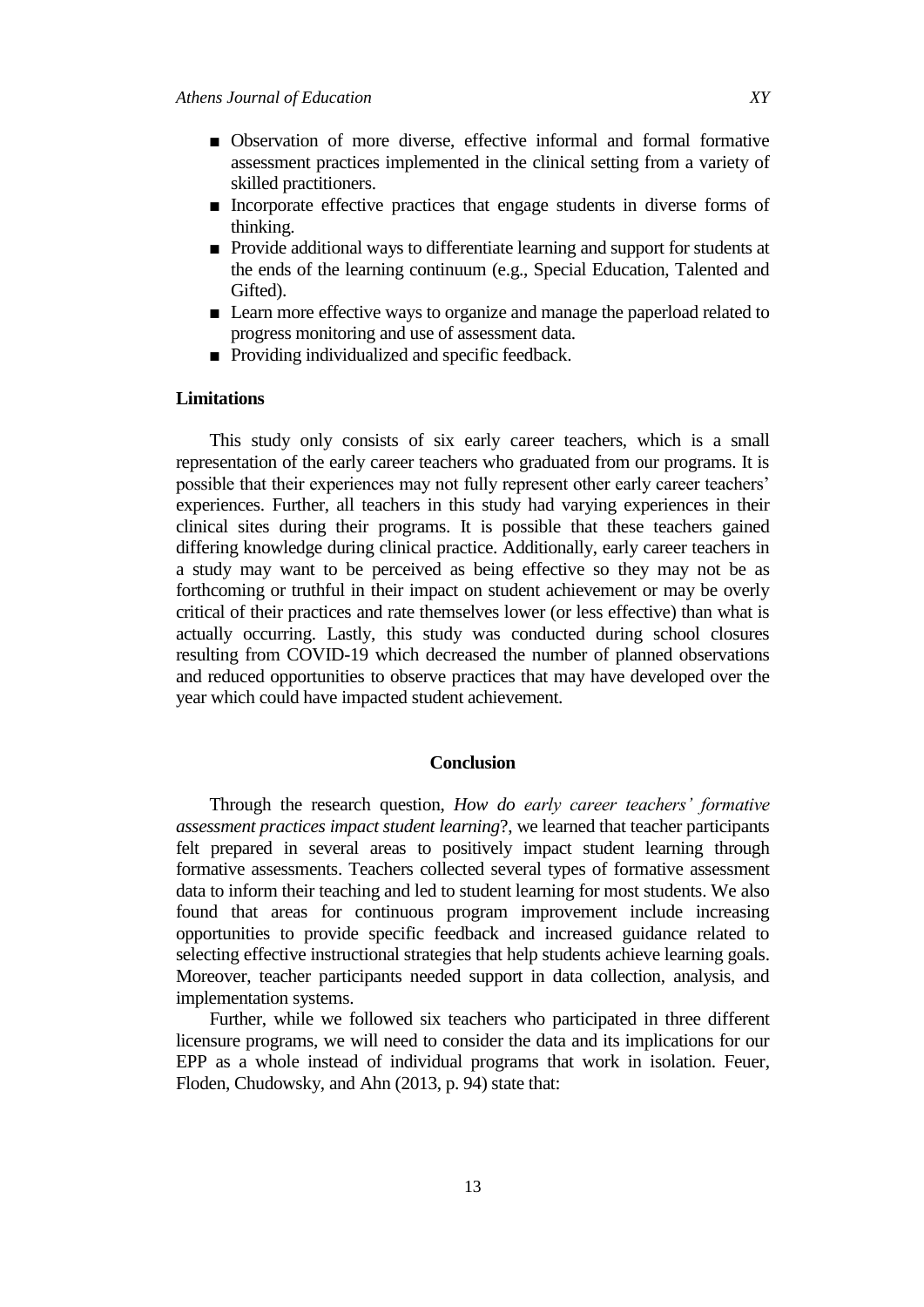People will have to be guided to think about the program as a whole, rather than their own little piece of it. They will have to be encouraged to think outside of the box, be open to major changes that might be indicated, and not limit themselves to tinkering with minor details of the program as it currently exists.

EPPs need a better understanding of the practices most likely to produce effective beginning teachers, within and across programs, and seek to use data to make programmatic decisions that can lead to meaningful and continuous improvement. Self-studies, like this one, can prove useful to EPPs, the students they serve, and PK-12 students in the local school districts.

#### **Acknowledgments**

We give our sincere appreciation to our teacher participants who graciously allowed us into their classrooms and shared valuable insights on their practice and experiences in their coursework and field experiences that enabled us to better review our Programs and ways to improve our EPP. We also give thanks to Western Oregon University and our College of Education Dean who supported our study.

## References

- Aaronson, D., Barrow, L., & Sander, W. (2007). Teachers and Student Achievement in the Chicago Public High Schools. *Journal of Labor Economics, 25*(1), 95-135.
- Ali, Z., & Siddiqui, M. U. R. (2016). School Climate: Learning Environment as a Predictor of Student"s Academic Achievement. *Journal of Research & Reflections in Education 10*(1).
- Bennett, K. R., & Cunningham, A. C. (2009). Teaching Formative Assessment Strategies to Preservice Teachers: Exploring the Use of Handheld Computing to Facilitate the Action Research Process. *Journal of Computing in Teacher Education, 25*(3), 99-105.
- Black, P., & William, D. (1998). Inside the Black Box: Raising Standards Through Classroom Assessment. *Phi Delta Kappan, 80*(2), 139-148.
- Clotfelter, C., Ladd, H. F., & Vigdor, J. (2007). *How and Why Do Teacher Credentials Matter for Student Achievement?* (Working Paper 2). Washington, DC: National Center for Analysis of Longitudinal Data in Education Research.
- Cowan, E. M. (2009). Implementing Formative Assessment: Student Teachers" Experiences on Placements. *Teacher Development, 13*(1), 71-84.
- Darling-Hammond, L. (2000). Teacher Quality and Student Achievement: A Review of State Policy Evidence. *Education Policy Analysis Archives, 8*(1).
- Darling-Hammond, L, Wei, R. C., Andree, A., Richardson, A., & Orphanos, S. (2009). *Professional Learning in the Learning Profession: A Status Report on Teacher Development in the United States and Abroad*. National Staff Development Council.
- Dean, C., Lauer, P., & Urquhart, V. (2005). Outstanding Teacher Education Programs: What do they have that the Others don"t? *Phi Delta Kappan, 87*(4), 284-289.
- DeLuca, C., & Klinger, D. A. (2010). Assessment Literacy Development: Identifying Gaps in Teacher Candidates" Learning. *Assessment in Education: Principles, Policy & Practice*, *17*(4), 419-438.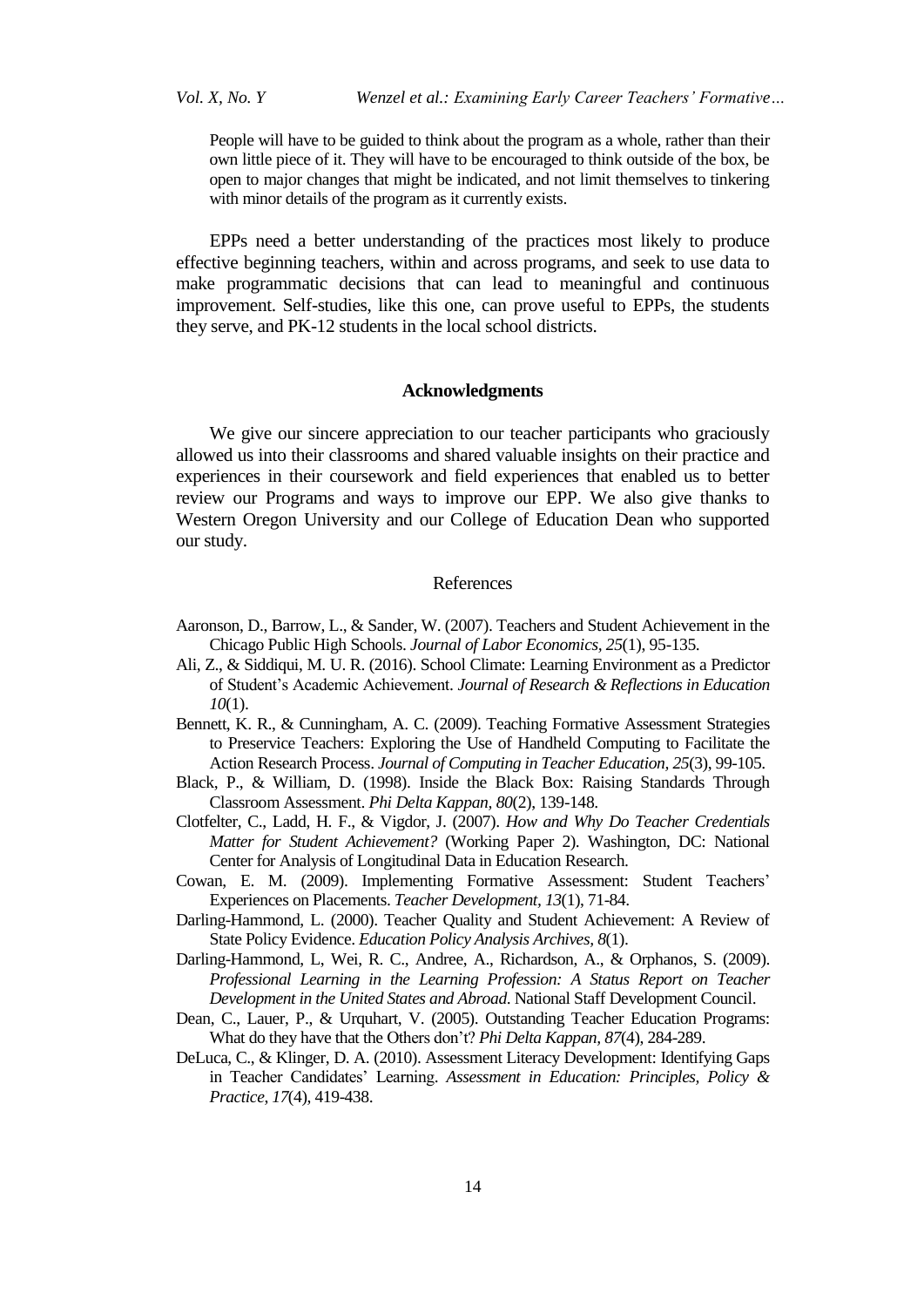- Feuer, M. J., Floden, R. E., Chudowsky, N., & Ahn, J. (2013). *Evaluation of Teacher Preparation Programs: Purposes, Methods, and Policy Options.* National Academy of Education.
- Fisher, D., & Frey, N. (2011). *The Purposeful Classroom: How to Structure Lessons with Learning Goals in Mind*. Association for Supervision and Curriculum Development.
- Frey, N., & Fisher, D. (2011). *The Formative Assessment Action Plan: Practical Steps to More Successful Teaching and Learning.* Alexandria, Va.: Association for Supervision and Curriculum Development.
- Furtak, E. M., Kiemer, K., Swanson, R., de León, V., & Circi, R. K. (2015). Learning Progressions, Formative Assessment, and Professional Development: Results of a Longitudinal Study. In *NARST Annual International Conference*. Chicago, IL.
- Garet, M. S., Ludwig, M., Yoon, K., Wayne, A., Birman, B., & Milanowski, A. (2011). Making Professional Development More Strategic: A Conceptual Model for District Decision-Makers. Paper Presented at the *American Educational Research Association Conference*. New Orleans, LA, April 2011.
- Graham, L. J., White, S. L. J., Cologon, K., & Pianta, R. C. (2020). Do Teachers" Years of Experience Make a Difference in the Quality of Teaching? *Teaching and Teacher Education, 9*, 1-10.
- Greenberg, J., & Walsh, K. (2012). *What Teacher Preparation Programs Teach About K-12 Assessment: A Review.* National Council on Teacher Quality.
- Hamodi, C., López-Pastor, V. M., & López-Pastor, A. T. (2017). If I Experience Formative Assessment Whilst Studying at University, Will I Put it into Practice Later as a Teacher? Formative and Shared Assessment in Initial Teacher Education (ITE). *European Journal of Teacher Education*, *40*(2), 171-190.
- Harackiewicz, J. M., Smith, J. L., & Priniski, S. J. (2016). Interest Matters: The Importance of Promoting Interest in Education. *Policy Insights from the Behavioral and Brain Sciences*, *3*(2), 220-227.
- Hattie, J. A. C. (2003). *Teachers Make a Difference: What is the Research Evidence?* Paper Presented at the *Building Teacher Quality: What does the Research Tell* us. *ACER Research Conference*. October, 2003.
- Hattie, J., & Timperley, H. (2007). The Power of Feedback. *Review of Educational Research*, *77*(1), 81-112.
- Heritage, M. (2007). Formative Assessment: What Do Teachers Need to Know and Do? *Phi Delta Kappan*, *89*(2), 140-145.
- Holzberger, D., Praetorius, A., Seidel, T., & Kunter, M. (2019). Identifying Effective Teachers: The Relation Between Teaching Profiles and Students" Development in Achievement and Enjoyment. *European Journal of Psychology of Education, 34*(4), 801- 823.
- Johnson, C. C., Sondergeld, T., & Walton, J. B. (2019). A Study of the Implementation of Formative Assessment in Three Large Urban Districts. *American Educational Research Journal*, *56*(6), 2408-2438.
- Kaplan, C. S., Brownstein, E. M., & Graham-Day, K. J. (2017). One for All and All for One: Multi-University Collaboration to Meet Accreditation Requirements. *SAGE Open: Issues in Educator Accreditation: Just in Time Topics for Educator Preparation Programs in the United States*, *7*(1), 2158244016687610.
- Kiemer, K., Seidel, T., Gröschner, A., & Pehmer, A. K. (2015). Effects of a Productive Classroom Discourse Intervention on Students" Motivation to Learn Mathematics and Science. *Learning and Instruction, 35*, 94-103.
- Konstantopoulos, S., & Chung, V. (2011). The Persistence of Teacher Effects in Elementary Grades. *American Educational Research Journal, 48*(2), 361-386.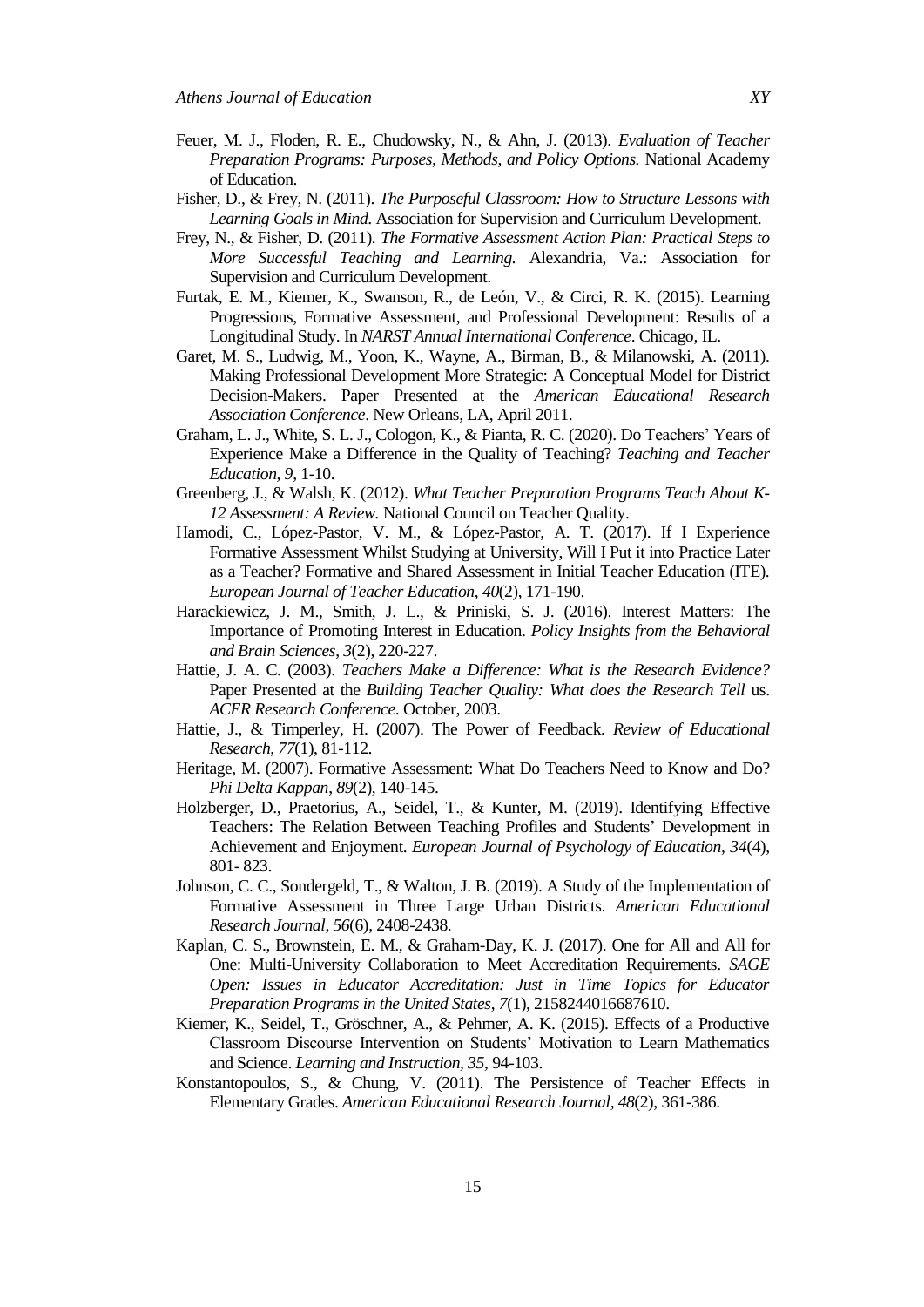- Lamberg, T., Gillette-Koyen, L., & Moss, D. (2020). Supporting Teachers to Use Formative Assessment for Adaptive Decision Making. *Mathematics Teacher Educator, 8*(2), 37-58.
- Langley, G. J., Moen, R. D., Nolan, K. M., Nolan, T. W., Norman, C. L., & Provost, L. P. (2009) *The Improvement Guide: A Practical Approach to Enhancing Organizational Performance*. 2nd Edition. Jossey-Bass.
- Lekwa, A. J., Reddy, L. A., Dudek, C. M., & Hua, A. N. (2019). Assessment of Teaching to Predict Gains in Student Achievement in Urban Schools. *School Psychology, 34*(3), 271- 280.
- Lortie, D. C. (1975). *School-Teacher: A Sociological Study*. University of Chicago Press.
- Marzano, R. J. (2005). *A Handbook for Classroom Management that Works*. Alexandria, Va.: Association for Supervision and Curriculum Development.
- Miles, M. B., & Huberman, A. M. (1994). *Qualitative Data Analysis: An Expanded Sourcebook*. 2nd Edition. SAGE Publications, Inc.
- Moss, C. M., & Brookhart, S. M. (2019). *Advancing Formative Assessment in Every Classroom: A Guide for Instructional Leaders.* 2nd Edition. Alexandria, Va.: Association for Supervision and Curriculum Development.
- Noell, G. H., Brownell, M. T., Buzick, H. M., & Jones, N. D. (2014). *Using Educator Effectiveness Measures to Improve Educator Preparation Programs and Student Outcomes*. Document No. LS-1. Ceedar Center, University of Florida.
- Pianta, R. C., Stuhlman, M. W. (2004). Teacher-Child Relationships and Children" Success in the First Years of School. *School Psychology Review*, *33*, 444-458.
- Renaissance Learning (2019). *STAR Reading and Math.* Wisconsin Rapids, WI: Renaissance Learning.
- Rivkin, S. G., Hanushek, E. A., & Kain, J. F. (2005). Teachers, Schools, and Academic Achievement. *Econometrica, 3*(2), 417-458.
- Saclarides, E, & Gerardo, J. M. (2018). Formative Assessment: Easy as 1, 2, 3. *Mathematics Teacher, 112*(2), 136-137.
- Sadler, D. R. (1989). Formative Assessment and the Design of Instructional Systems. *Instructional Science, 18*(2), 119-144.
- Scriven, M. (1967). The Methodology of Evaluation. In R. W. Tyler, R. M. Gagné, & M. Scriven (eds.), *Perspectives of Curriculum Evaluation*, volume 1, pp. 39-83. Rand McNally.
- Silver, Strong and Associates (2011). *The Thoughtful Classroom Teacher Effectiveness Framework Teacher Self-Assessment Guide.* Silver Strong and Associates/ Thoughtful Education Press.
- Stronge, J. H. (2002). *Qualities of Effective Teachers*. Association for Supervision and Curriculum Development.
- Stronge, J, Tucker, P., & Hindman, J. (2004). *Handbook for Qualities of Effective Teachers.* Association for Supervision and Curriculum Development.
- Taras, M. (2007). Assessment for Learning: Understanding Theory to Improve Practice. *Journal of Further and Higher Education, 31*(4), 363-371.
- Teddlie, C., & Tashakkori, A. (2009). *Foundations of Mixed Methods Research*. SAGE Publications.
- White, M. E., Hirschboeck, K., Donahue, C., & Torre Gibney, D. (2020). *Strengthening the Data Use and Continuous Improvement Capacity of Teacher Preparation Programs.* WestEd.
- Worrell, F., Brabeck, M., Dwyer, C., Geisinger, K., Marx, R., Noell, G., et al. (2014). *Assessing and Evaluating Teacher Preparation Programs*. American Psychological Association.